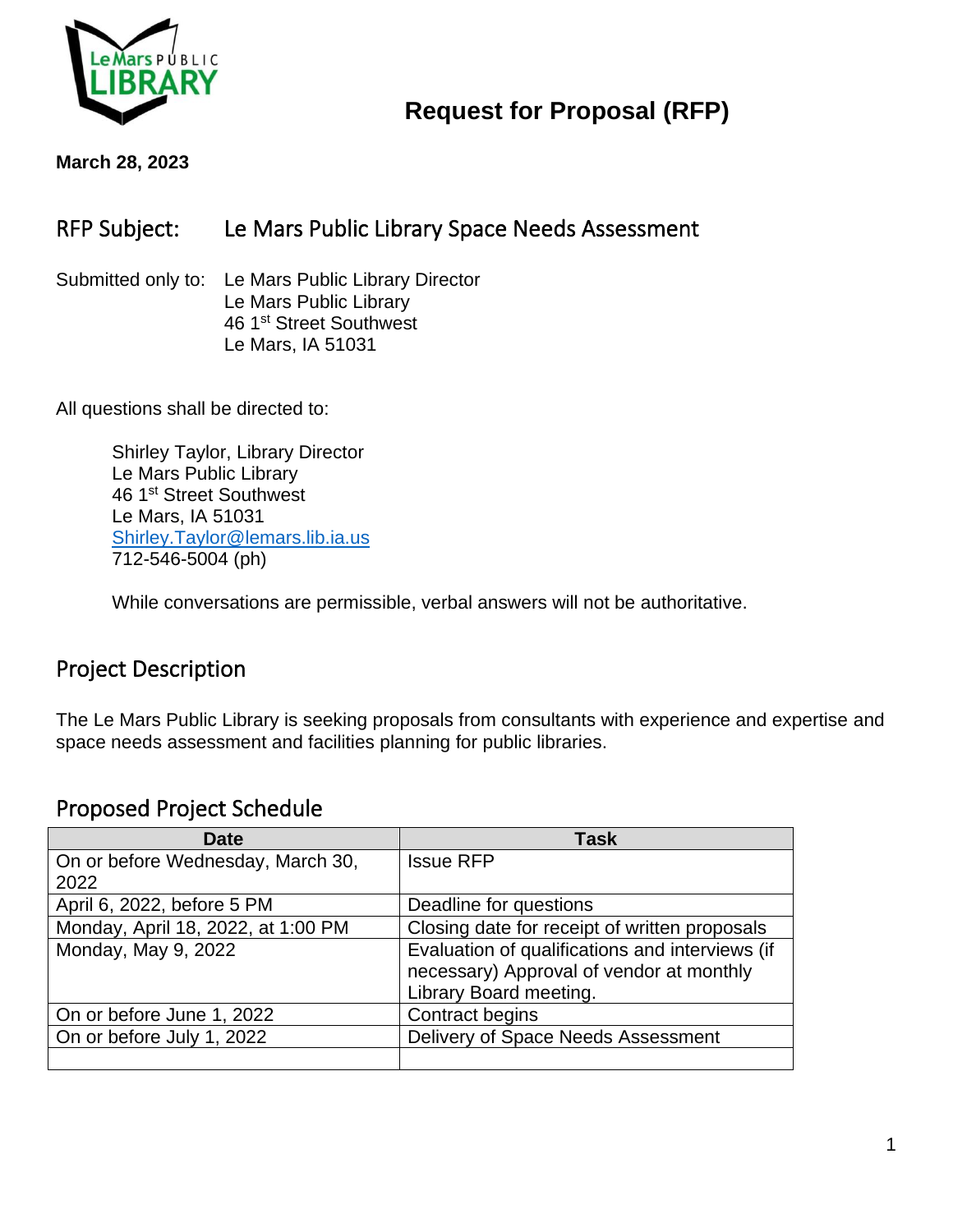## General Background

Le Mars, Iowa is a rural community located in NW Iowa and is home to the Blue Bunny ice cream/ Wells Enterprises, Inc. In the 2020 census Le Mars population was 10,571.

Library service in Le Mars started in March of 1876 by a group of citizens who collected \$148.00 to purchase books. In 1885 the city assumed management of the library. In 1904 the library was moved to a Carnegie building, currently the Le Mars Art Center. The library remained at the Carnegie building until it was moved into a renovated Red Owl grocery store in 1977.

The library underwent a renovation in 2017. Over 50% of the funding for the million-dollar renovation was from private donations, grants & library funds. The remaining funds came from a Rural Economic Development Loan and Grant (REDLG) loan, and Local Option Sales Tax (LOST) funds. Although this renovation was extensive, the size of the library remained roughly the same.

In the spring of 2020, the library became the recipient of \$952,000 from the Dennis Groetken estate. The Trustees want to develop a plan for library services that provide a positive impact in community for years to come and to determine the best use of the Groetken estate to that end.

In 2021 the Trustees hired Sarah Keister Armstrong & Associates to develop a long-term vision, strategic plan and update the community profile. As a result of this process the Trustees are now working towards **Strategic Direction #1**, of the Strategic Plan: Provide more physical space and develop capacity to respond to the needs and priorities of our evolving community.

### Proposed Project Scope

The consultant(s) will work in collaboration with library staff and the Library Board and utilize the library's 2022-2026 Strategic Plan and 2021 Demographic Profile. The analysis shall incorporate recommendations based on best practices from successful libraries nationwide and in communities of similar size as well as forecasted trends in library services and technology. Areas of focus shall include but not be limited to technology, collections, programs, and facilities.

#### Scope of Services

The scope of services should include, but not be limited to:

1. Review existing documents including current Strategic Plan, 2021 Demographic Profile and Community Feedback survey compilation, Annual Survey and statistics.

2. Develop future-focused recommendations for public service models, collection sizes, program priorities, community spaces, and technology.

3. Reporting on square footage requirements based on projected usage and needs, including but not limited to seating, collections, staff offices, technology, meeting rooms, work areas, storage, and special purposes.

4. Determining future parking needs.